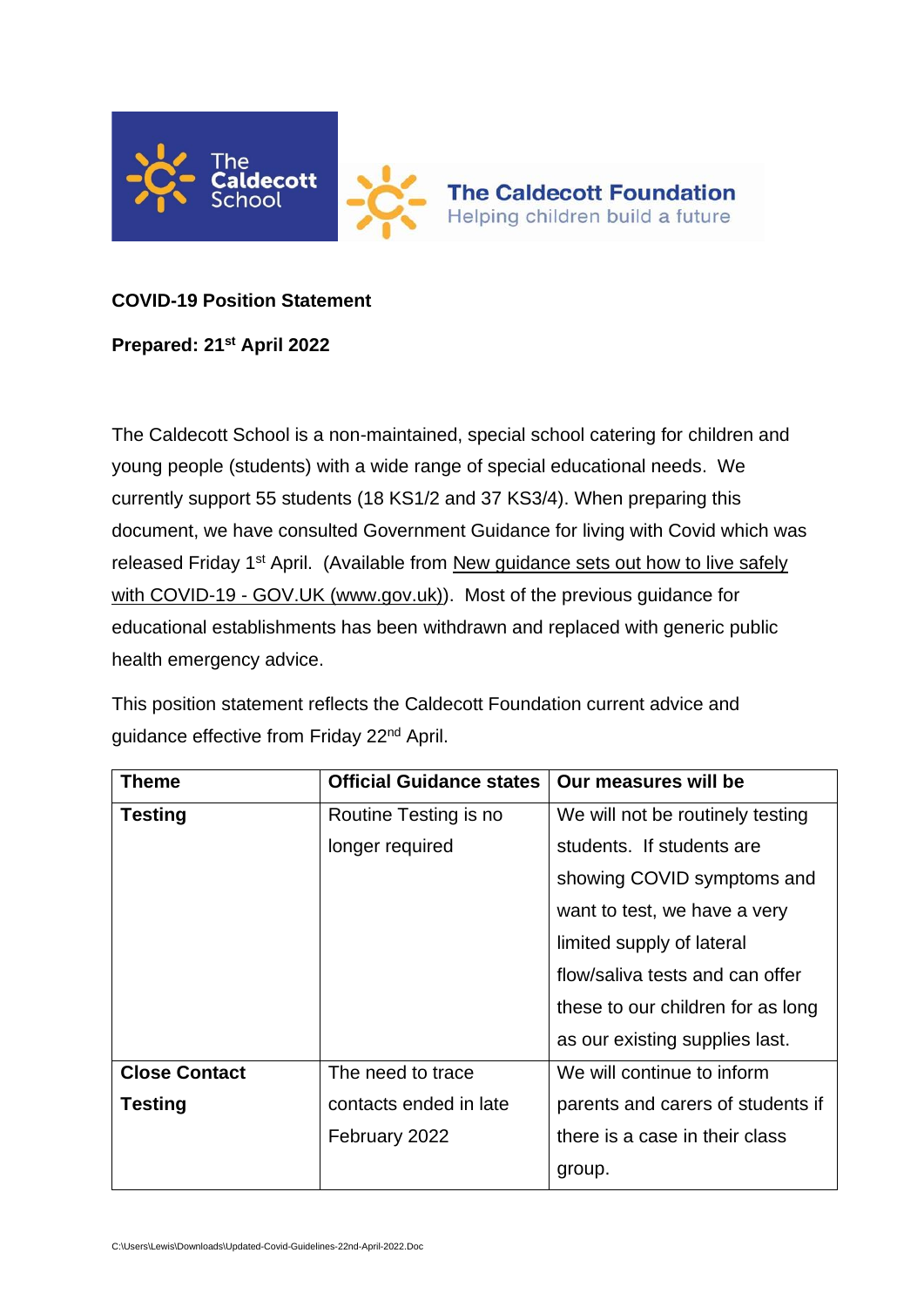| <b>Theme</b>            | <b>Official Guidance states</b> | Our measures will be               |
|-------------------------|---------------------------------|------------------------------------|
| <b>Face Coverings</b>   | No longer advised for           | Students will not be required to   |
|                         | students, staff or visitors     | wear masks. However, if            |
|                         | in classrooms or                | students and staff wish to         |
|                         | communal areas                  | continue to wear face coverings    |
|                         |                                 | in communal areas they can do      |
|                         |                                 | so. Limited supplies of masks      |
|                         |                                 | are available, if required.        |
|                         |                                 |                                    |
| <b>Isolating with</b>   | Students with respiratory       | We will strongly encourage         |
| Symptoms - general      | infection symptoms, with        | parents and carers to keep their   |
| respiratory infection   | a high temperature or           | child at home if they are          |
|                         | feeling unwell should try       | symptomatic.                       |
|                         | and stay at home and            |                                    |
|                         | avoid contact with other        | We want our staff and students     |
|                         | people until they feel well     | to be well when attending school   |
|                         | enough to resume normal         | as this is essential for learning. |
|                         | activities and no longer        |                                    |
|                         | have a raised                   |                                    |
|                         | temperature                     |                                    |
| <b>Isolating with</b>   | Adults with a positive          | We want our staff and students     |
| <b>Symptoms - COVID</b> | Covid-19 result should try      | to be well when attending school   |
|                         | to stay at home and             | as this is essential for learning. |
|                         | avoid contact with others       |                                    |
|                         | for the first 5 days, which     | Please wait the recommended        |
|                         | is when they are most           | number of days and return to       |
|                         | infectious                      | school once feeling well enough    |
|                         |                                 | to do so.                          |
|                         | For children and young          |                                    |
|                         | people under the age of         | If child has a suspected or        |
|                         | 18 testing positive, the        | confirmed care of Covid-19 and     |
|                         | government advice is to         | a parent or carer insists upon     |
|                         |                                 | their child attending, we reserve  |